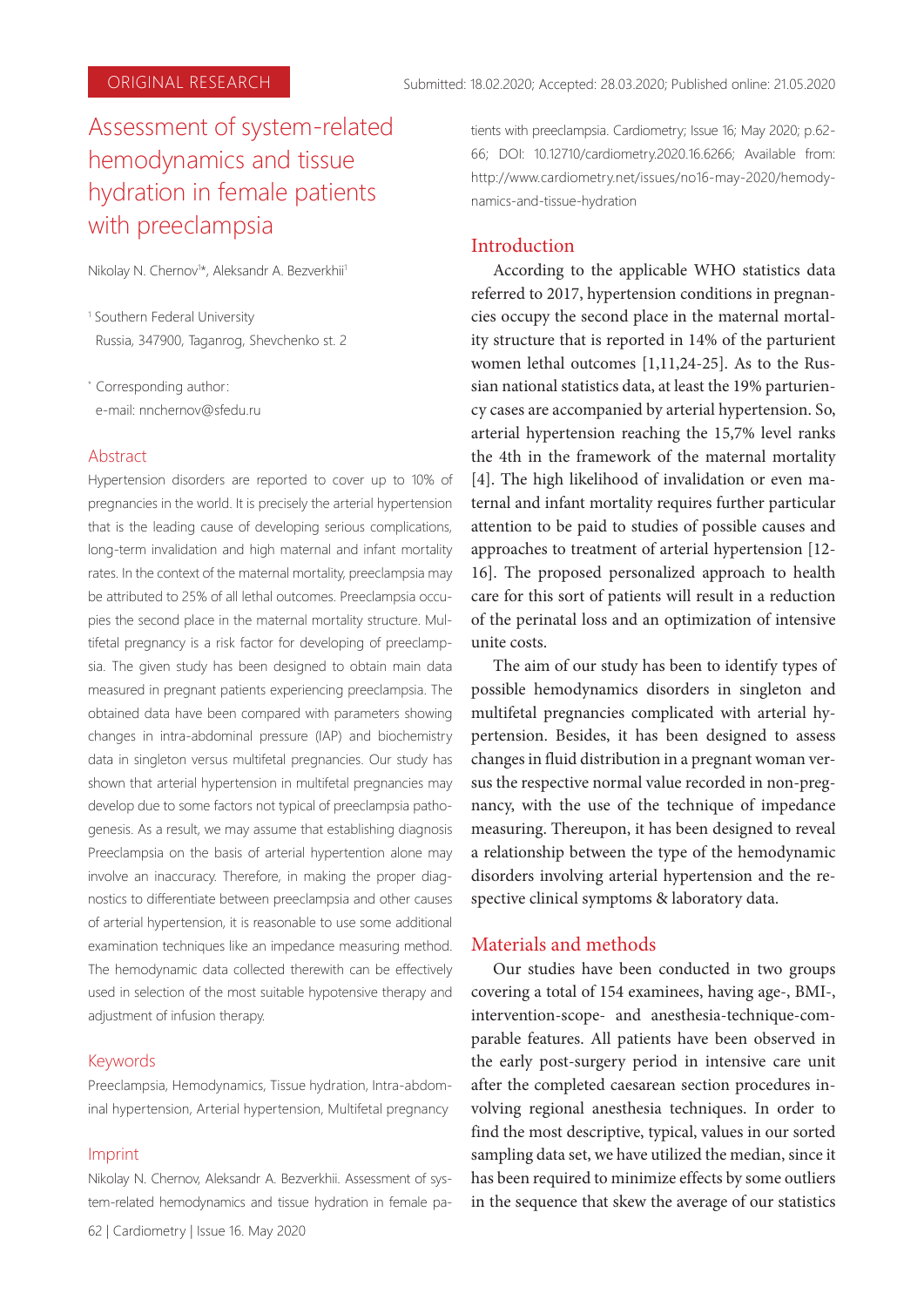values [6]. Both groups are homogenous by all analyzed indices that has been established with the use of the variance estimator [7]. The main test group of the patients (n=75, with an average age of 29, an average BMI = 27) has included multifetal pregnancies versus the reference group, which has covered the singleton pregnancies only (n=79, with n average age of 31.5, an average  $BMI = 29.5)$ . For all the patients, their medical history records have not contained any events of arterial hypertension before their pregnancies. Under the pregnancy conditions, for the patients in both groups, AP systolic values exceeding 140 mm Hg and AP diastolic values exceeding 100 mm Hg have been reported.

Aссording to the latest data, preeclampsia develops as a result of a placenta anomaly that leads to a release of antiangiogenic factors of the sFlt1 type and soluble endoglins (sEng) produced in higher than normal quantities, which provoke an endothelial dysfunction. At stage two of preeclampsia developing, permeability of the vascular walls increases that initiates a vasoconstriction, an increase in the total peripheral resistance (TPR), an activation of coagulation and thrombotic microangiopathy. Further rise in the transmural pressure triggers TPR growing and aggravates the developing pathology process [5,17-20]. All the above listed factors make an effect on developing arterial hypertension, alterations in the heart performance and, in some severe cases, even polyorganic insufficiency [8]. Based on these data, we think that for the pregnant patients suffering from arterial hypertension it is reasonable to assess the volume of extracellular liquid, which is made up of the circulating blood volume (CBV), the interstitial fluid quantity and the intracellular fluid volume. An assessment of hemodynamics data, like the total peripheral resistance (TPR), the minute volume (MV) and the stroke volume (SV), is the most informative way indicating the actual condition of the vascular bed and the heart performance status. In doing so, the contractility of the heart should be estimated preferably by assessing stroke volume values (SV). This parameter shows the most sensitivity to alterations in hemodynamics, since under developing pathology process conditions, at the stage of compensation, certain mechanisms are activated to maintain the MV values within the conditionally specified normal range [9]. So, in case of a decreased stroke volume, tachycardia develops that finally contributes to the maintenance of the MV values

within their normal range. An assessment of the integral tonicity coefficient (ITC) is descriptive of the actual condition of the arterial system tonus. ITC readily illustrates what shared time takes the diastolic span within the total cardiac cycle duration. An increased value of this parameter, exceeding the norm, reaching the level of 76  $\pm$  1,6, is an indication of the centralization in the blood supply. The respiratory variation factor (RVF) responsible for stroke volume changes is a fingerprint to characterize the venous return. The RVF normal values are within the range from 1.14 to 1.24. Values exceeding the normal parameters thereof are indicators of respiration disorders, the genesis of which are attributed to pulmonary, cardiac or combined diseases.

The collected data have been automatically analyzed with the use of monitor-equipped system KM-AR-01 DIAMANT V11.0. The respective normal value is taken to be 100%. The norms of the MV and SV parameters have been computed on the basis of the clinical data obtained with utilization of the impedance measuring technique that involves an application of the sigma interval as a limit of allowable measurements for the given device. Based on the clinical data collected, the normal value of MV is  $3.1 \pm 0.7$  l×min-1×m-2, and the normal value of the SV parameter in females reaches  $42 \pm 8$  ml $\times$ m-2. The normal value of TPR is assumed to be 1100 – 1900 din×s.×cm-5. The proper normal values of the extracellular fluid volume have been derived from the formulas by Hidalgo at al. The respective extracellular blood volume = the circulating blood volume x 2,60, where 2.60 is an empirical coefficient proposed by S.Albert. The interstitial fluid volume has been taken to be equal to the difference between the total fluid volume and the extracellular fluid volume [9]. Besides, we have calculated complete sets of the following data with the above monitor-based system as listed below: a pre-ejection period (PEP), an ejection time (LVT), an isovolemic relaxation time (IVR), a filling time (FT), a diastole time (DTI), a systole time (QX), a blood volume parameter (BV) and a homeostasis load index (HL).

Preeclampsia is a severe complication in pregnancy, and it is very often is accompanied by developing polyorganic pathology. When the first symptoms of preeclampsia appear, laboratory testing is mandatorily required to deliver the biochemistry markers as follows: Alanine Aminotransferase (ALT), Aspartate aminotransferase (AST), Blood urea nitrogen (BUN),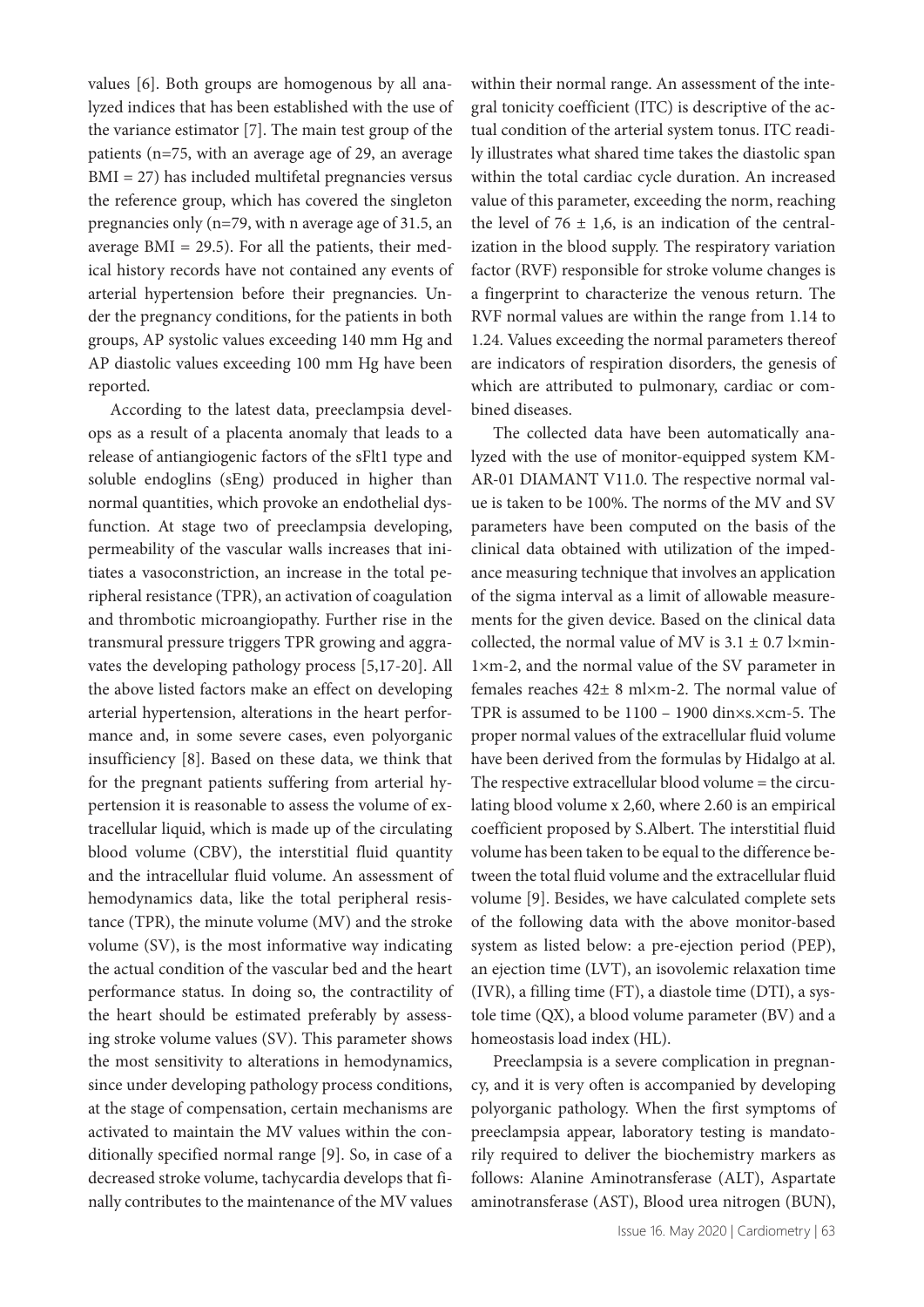Creatinine, Lactate dehydrogenase (LDH), free Hemoglobine and Proteinuria.

The patients from the above mentioned groups have been examined with the use of the monitor-based equipment system KM-AR-01 DIAMANT V11.0 designed for examination of the cardiac & respiratory system performance and tissue hydration. The patient's position in the examination should be as follows: she should be in the supine position with her head supported and arms to be placed along the body. The paired electrodes are applied within the lower third volar surface areas and on the inside surface of the legs in such a manner that the current electrodes are placed distally. The current and measuring electrodes are connected to an impedance measuring instrument. Upon expiration of 10 minutes the resistance values are recorded at a low and a high frequency, respectively. Upon recording, the values required for computation of the above mentioned different fluid volumes are delivered to a PC to be processed with the specific software. The impedance measuring technique is based on the use of the impedance phenomenon. Following this way, it should be noted that an impedance of biological tissues is a complex electrical resistance of the tissues to a harmonic signal delivered thereto. Depending on the frequency of the passing electrical signal, the tissues in an organism show different permeability. With an increase in the signal frequency, the cell membrane becomes permeable, and the total resistance of all fluids grows. Our impedance-based equipment system is capable of data recording at various frequencies and analyzing the obtained measuring results. The developed mathematical model takes into account BMI and the general state of the organism that provides for an unbiased assessment of the studied parameters in critical state patients.

We have completed our studies on central hemodynamics in patients of both groups in the early post-surgery period against developing AH. According to Clinical Guidelines "Hypertension Disorders in Pregnancy and Post-Partum Period. Preeclampsia, Eclampsia. Clinical Recommendations. Treatment procedure records" approved by the Russian National Association of Anesthesiologists and Resuscitators, an abnormal increase in the AP level has been treated as a preeclampsia marker; in connection therewith the patients have received magnesium therapy in accordance with the schedule as follows: intravenous 25% magnesium MgSo4, 4000 mg within 15 minutes, subsequently micro-jet injection of 1000 mg/hr [10].

The data on hemodynamics, reported upon the studies, have shown significant differences in some indicator values. To illustrate this statement, it should be noticed that the MV and SV values: MV  $= 2.46$  l/min $\times$ m2, SV = 33.95 ml/m2 recorded in the main test group have markedly exceeded those reported for the reference group:  $MV = 1.7$  l/min $\times$ m2,  $SV = 24.55$  ml/m2 (by 44% in case with MV and by 38% in case with SV, respectively). In its turn, the TPR, CBV values and extracellular fluid parameter recorded in the main test group have been found to be lower than those reported in the reference group (TPR is lower by 55%, CVB is lower by 8,5%, and the intracellular fluid volume has a decrease by 10,5%). The ITC parameter is at the lower limit of the norm (74.6) in the main test group that points to the fact that there is no peripheral vascular spasm available. The RVF parameter in the reference group patients exceeds the normal values (1,3) that bears witness to the fact that there is a strong impact of the intrathoracic pressure on the venous return. A brief survey of the compared hemodynamics data are given further herein in Table 1.

|                    | APd,<br>mmHg<br>S<br>$\ddot{\mathsf{a}}$ | $\widetilde{\mathsf{F}}^2$<br>$\geqq$<br>$\frac{1}{2}$<br>≥ | ml/m <sup>2</sup><br>SV, | rÙ.<br>ξ<br>Æ<br>sec<br>⊢<br>ain | E    | RVF  | sec<br><b>PEP</b> | sec  | sec<br>IYR, | sec<br>日 | sec<br>БÏ, | sec<br>$\breve{\alpha}$ | Ξ   | %<br>BV, | $\aleph$<br>$\ddot{\phantom{1}}$<br>Extrac.Fl | ೫<br>$\mathbf{L}$<br>Intrac. |
|--------------------|------------------------------------------|-------------------------------------------------------------|--------------------------|----------------------------------|------|------|-------------------|------|-------------|----------|------------|-------------------------|-----|----------|-----------------------------------------------|------------------------------|
| Main test<br>group | 163<br>/95                               | 2.46                                                        | 33,95                    | 1936                             | 74,6 | 1,23 | 0,12              | 0,32 | 0,17        | 0,26     | 0,44       | 0,44                    | 114 | 107      | 105                                           | 98                           |
| Reference<br>group | 165/<br>107                              | 1.7                                                         | 24.55                    | 3014                             | 75,9 | 1,3  | 0,12              | 0,3  | 0,15        | 0,27     | 0,43       | 0,42                    | 100 | 116      | 115.5                                         | 99                           |

Table 1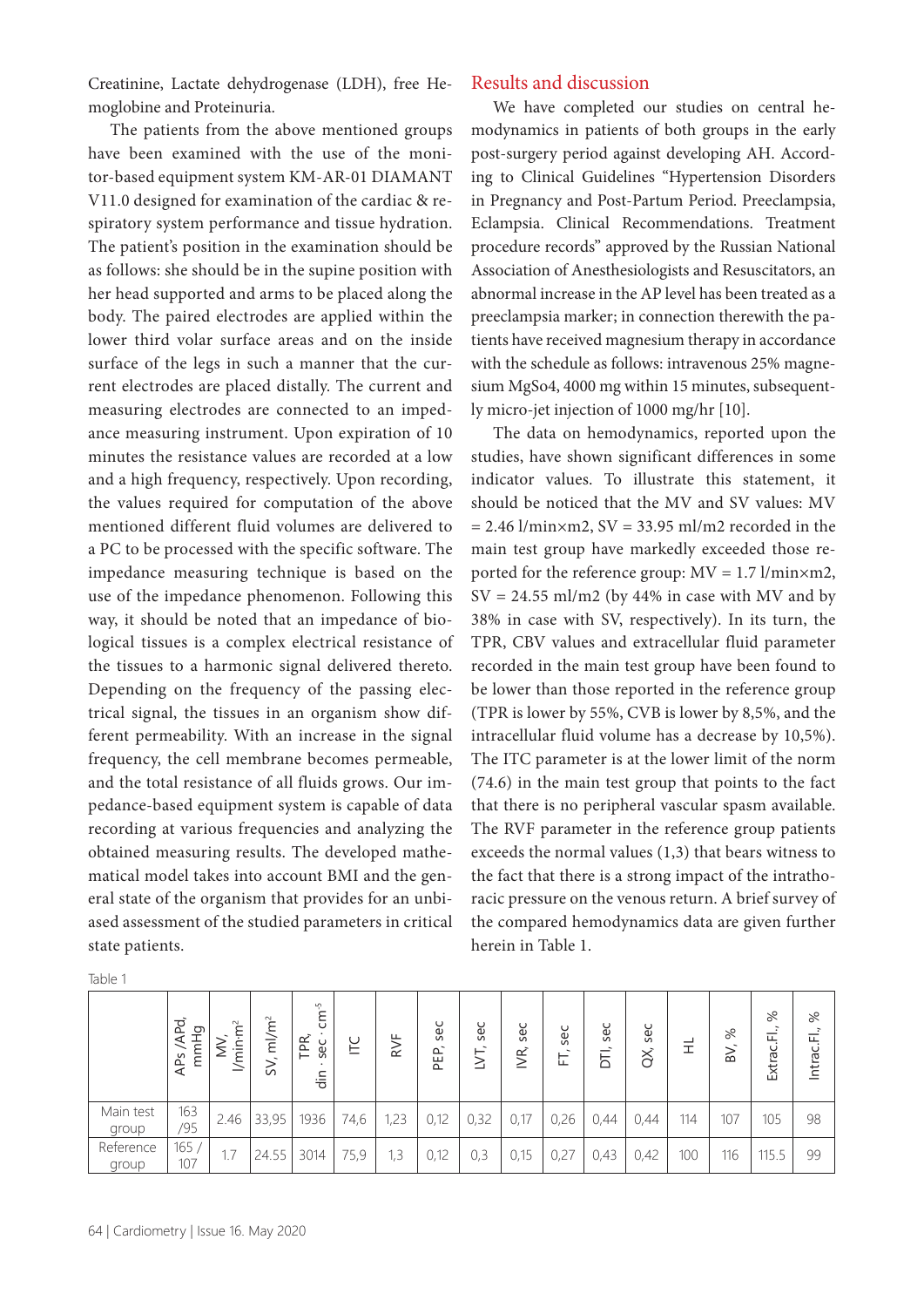|                    | bu.<br>$\sigma$<br>$\cdot$<br>е<br>З | $\geq$ | S<br>ᅩ<br>yea<br>Age, | $\geqslant$<br>운 | $\aleph$<br>₽ | 109/<br>$\overline{\phantom{0}}$<br>⊢.<br>ᄒ | mmol/l<br>Urea | ৳<br>O<br>O<br>Phosph<br>É | Jn./<br>$\overline{\phantom{a}}$<br>TIA | Ś<br>$\overline{\phantom{0}}$<br>⊢<br>ŠÞ | $\overline{5}$<br>웊<br>Free | $\Box$<br>$\div$<br>ᅩ<br>$\Box$ | $\geq$<br>$\overline{\phantom{0}}$<br>Proteinur. | cmH <sub>2</sub> O.<br>$\overline{\phantom{a}}$<br>것 |
|--------------------|--------------------------------------|--------|-----------------------|------------------|---------------|---------------------------------------------|----------------|----------------------------|-----------------------------------------|------------------------------------------|-----------------------------|---------------------------------|--------------------------------------------------|------------------------------------------------------|
| Main test<br>group | 75                                   | 27     | 29                    | 110              | 32            | 184                                         | 4              | 68                         | 32                                      | 36                                       | 0,22                        | 375                             | 0.8                                              | 5.1                                                  |
| Reference<br>group | 79                                   | 30     | 31.5                  | 111              | 34            | 177                                         | 4,7            | 75                         | 63                                      | 77                                       | 0,66                        | 628                             | 4.5                                              | 9.9                                                  |

The recorded significant differences in the lab biochemistry data have engaged our attention, too. The deviations of the most important markers of preeclampsia ALT, ACT and LDH have been reported to be doubled values in the reference group, and the respective values of biochemistry in the main test group have primarily remained within the tolerable range. The proteinurea level in the main test group has reached 0,8 g/l, and the averaged level thereof in the reference group has been reported to be 4,5 g/l that is an indication of involvement of kidneys in pathology process. Intra-abdominal hypertension in the reference group is added to the developing preeclampsia process as mentioned above. In the main test group, the average IAP value has remained at the upper limit of the norm. The major biochemistry markers of preeclampsia are summarized by Table 2 given further herein.

The validity of the survey statistics data on the main test group patients shows that the arterial hypertension pathogenesis in multifetal pregnancies may be related to the stroke volume parameters. As to the reference group, covering the singleton pregnant patients, high TPR levels, indicating vascular spasm, may be treated as the deciding factor for developing AH. The increased averaged values of the extracellular fluid volume, exceeding the norm by 15,5%, in the reference group patients with singleton pregnancies demonstrate that there is an increase in the interstitial fluid volume that may partly explain the high averaged BMI valves of the mentioned patients that is manifested by pronounced edema cases.

## **Conclusions**

1. With respect to developing AH in the main test group covering multifetal pregnancies, attention should be drawn to the fact that there is a relatively high level of the SV (MV) parameter with the normal TPR data. The obtained evidence data show that AH

in multifetal pregnancies may develop without vascular spasm.

2. The conducted studies have demonstrated that Arterial Hypertension in the singleton pregnant patients from the reference group develops fully in accordance with the modern concept of the preeclampsia pathogenesis.

3. Administration of the proper hypotensive therapy, considering the pathogenesis aspects in a proper manner, taking into account the systemic hemodynamics data and tissue hydration assessments, can produce a positive outcome in the therapy with minimized medication.

4. The corrective measures to improve the infusion loading on the basis of the tissue hydration assessments are substantiated by the valid pathogenesis assumption.

## Statement on ethical issues

Research involving people and/or animals is in full compliance with current national and international ethical standards.

# Conflict of interest

None declared.

## Author contributions

The authors read the ICMJE criteria for authorship and approved the final manuscript.

## References

1. Duley L. Theglobalimpactofpre-eclampsiaandeclampsia. Seminars in Perinatology. 2009 Jun; 33(3):130-7.

2. Steegers EA, vonDadelszen P, Duvekot JJ, Pijnenborg R. Pre-eclampsia. Lancet. 2010; 376(9741):631—44.

3. Khan KS, Wojdyla D, Say L, Gьlmezoglu AM, Van Look PF. WHO analysis of causes of maternal death: a systematic re-view. Lancet, 2006 Apr 1; 367(9516):1066-74.